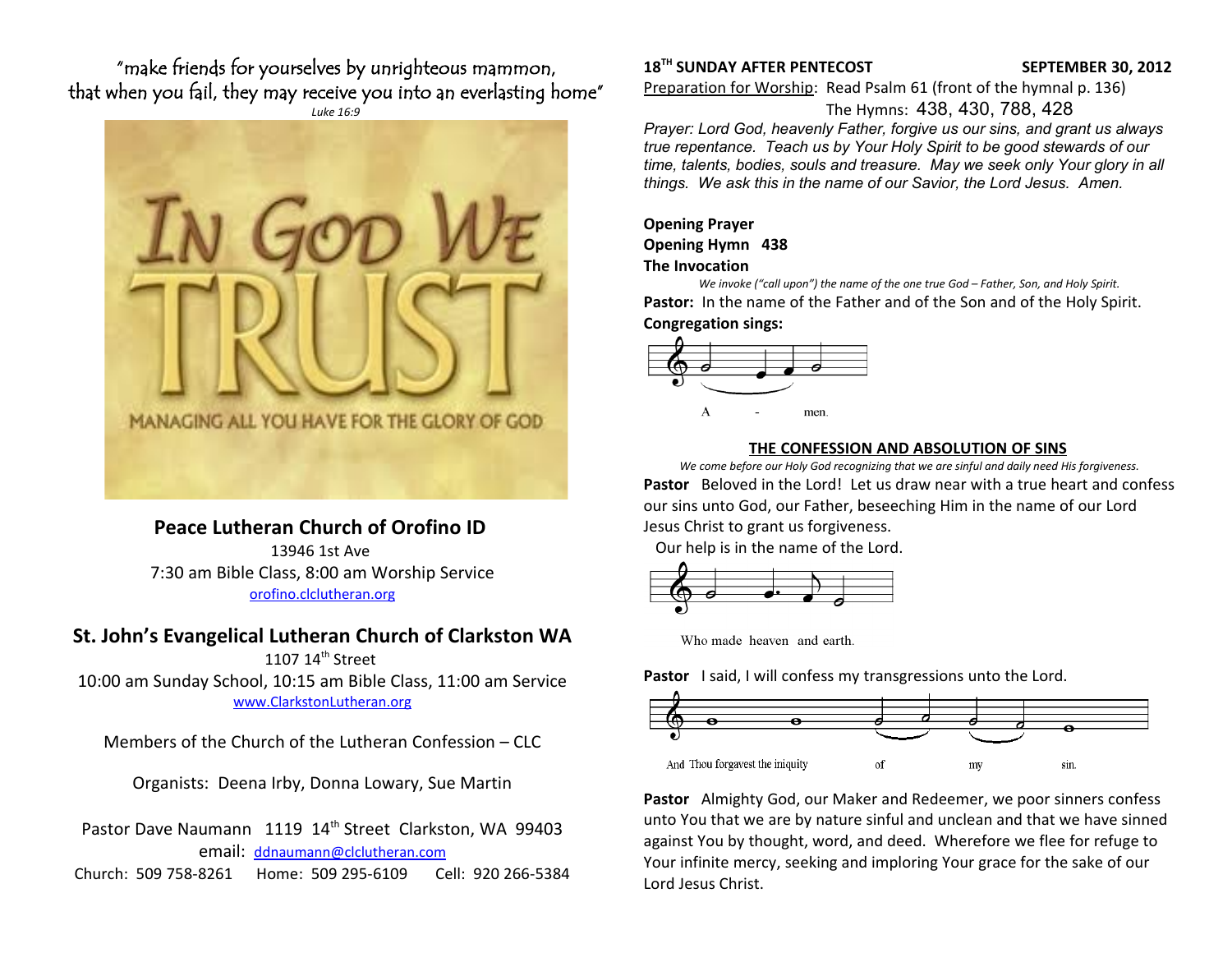**ALL O most merciful God, who hast given Thine only-begotten Son to die for us, have mercy upon us and for His sake grant us remission of all our sins; and by Thy Holy Spirit increase in us true knowledge of Thee and of Thy will and true obedience to Thy Word, to the end that by Thy grace we may come to everlasting life; through Jesus Christ our Lord. Amen**.

**Pastor** Almighty God, our heavenly Father, has had mercy upon us and has given His only Son to die for us and for His sake forgives us all our sins. To those who believe in His name He gives power to become the sons of God and has promised them His Holy Spirit. He who believes and is baptized shall be saved. Grant this, Lord, unto us all.



# **THE INTROIT**

*Having received the Lord's forgiveness, we are glad to enter into His courts with praise and thanksgiving. This entrance is made in the Introit with the Lord's own Word, often from the Psalms.*

- P: Righteous are You, O Lord:
- **C: And upright are Your judgments.**
- P: Deal with Your servant:
- **C: According to Your mercy.**
- P: Blessed are the undefiled in the way:
- **C: Who walk in the way of the Lord.**



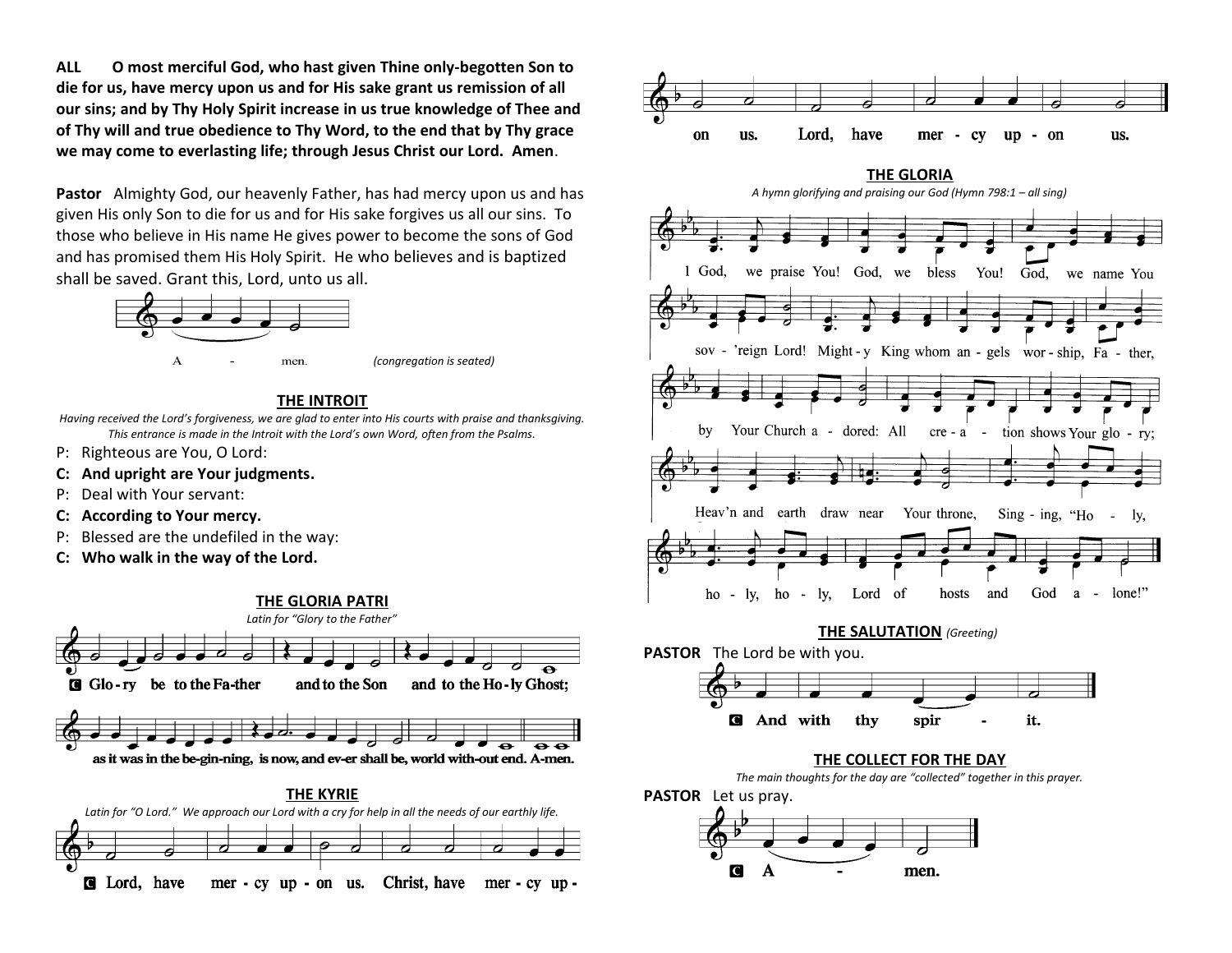## **THE BIBLE READINGS**

*God speaks to us.*

## **The Old Testament Bible Reading:**

Amos 8:4-7 Hear this, you who swallow up the needy, And make the poor of the land fail, 5 Saying: "When will the New Moon be past, That we may sell grain? And the Sabbath, That we may trade wheat? Making the ephah small and the shekel large, Falsifying the scales by deceit, 6 That we may buy the poor for silver, And the needy for a pair of sandals; Even sell the bad wheat?" 7 The LORD has sworn by the pride of Jacob: "Surely I will never forget any of their works."

**PASTOR** Here ends the Old Testament Reading. We continue with the responsive reading of:

#### **THE GRADUAL**

*The Gradual is a "Bridge of praise" that links the Old Testament with the New Testament.* 

- P: Blessed is the nation whose God is the Lord:
- **C: And the people whom He has chosen for His own inheritance.**
- P: By the Word of the Lord were the heavens made:
- **C: And all the host of the them by the breath of His mouth. Hallelujah! Hallelujah!**
- P: The right hand of the Lord is exalted:
- **C: The right hand of the Lord does valiantly. Hallelujah!**



**PASTOR** The New Testament Bible Reading comes from 1 Timothy chapter 2, beginning there in the  $8<sup>th</sup>$  verse.



## **The New Testament Bible Reading**

1 Timothy 2:1-8 Therefore I exhort first of all that supplications, prayers, intercessions, and giving of thanks be made for all men, 2 for kings and all who are in authority, that we may lead a quiet and peaceable life in all godliness and reverence. 3 For this is good and acceptable in the sight of God our Savior, 4 who desires all men to be saved and to come to the

knowledge of the truth. 5 For there is one God and one Mediator between God and men, the Man Christ Jesus, 6 who gave Himself a ransom for all, to be testified in due time, 7 for which I was appointed a preacher and an apostle; I am speaking the truth in Christ and not lying; a teacher of the Gentiles in faith and truth. 8 I desire therefore that the men pray everywhere, lifting up holy hands, without wrath and doubting;



P: Blessed are they who hear the Word of God and keep it.



*Congregation stands for:*

## **THE APOSTLES' CREED**

We boldly confess what we believe. (Hymnal, page 12)

 **I believe in God the Father Almighty, Maker of Heaven and earth.**

 **And in Jesus Christ, His only Son, our Lord; Who was conceived by the Holy Ghost, Born of the Virgin Mary; Suffered under Pontius Pilate, Was crucified, dead, and buried; He descended into hell; the third day He rose again from the dead; He ascended into heaven And sitteth on the right hand of God the Father Almighty; From thence He shall come to judge the quick and the dead.**

 **I believe in the Holy Ghost; The Holy Christian Church, the communion of saints; The forgiveness of sins; The resurrection of the body; And the life everlasting. Amen.**

## **Congregation sings Hymn 430**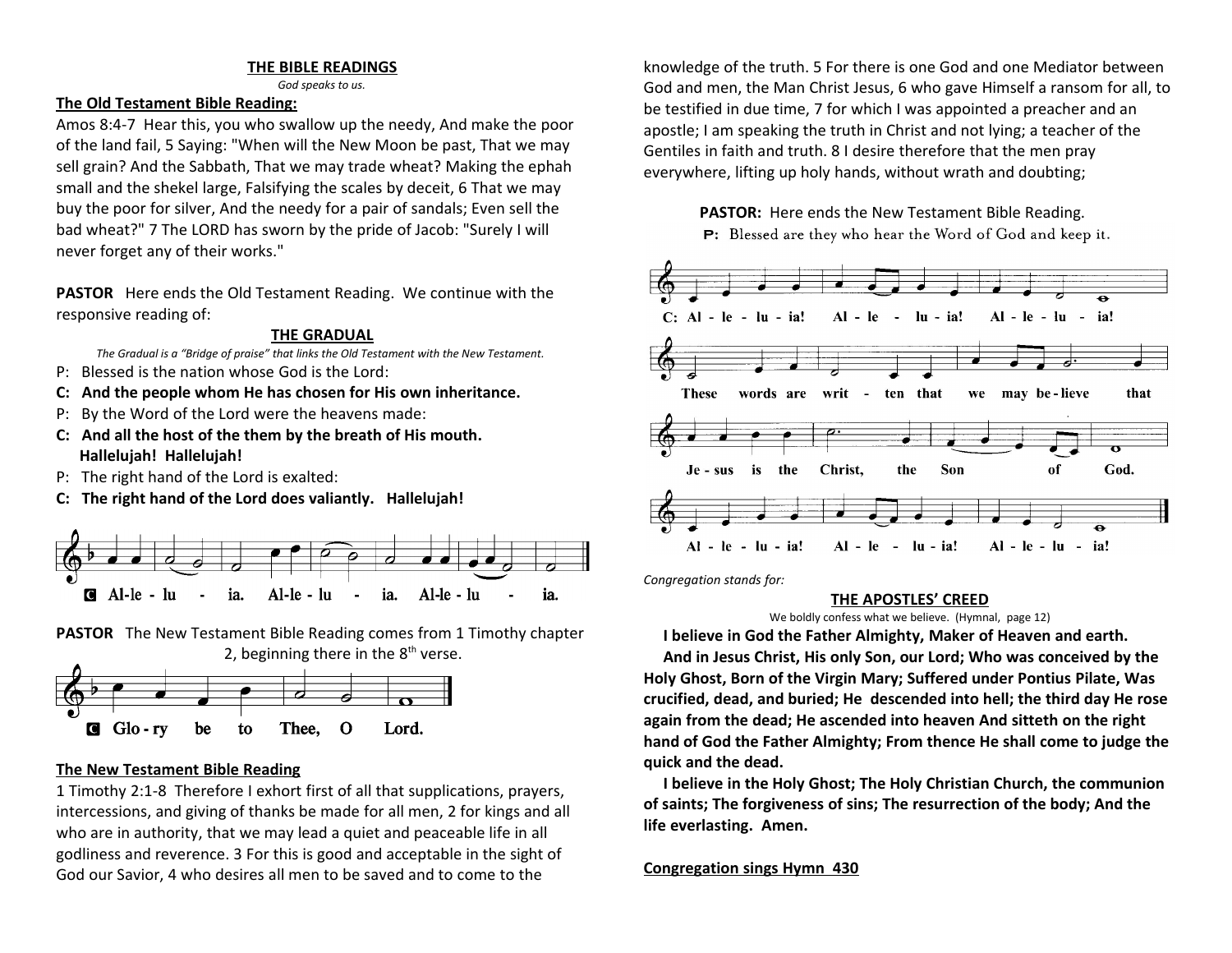#### **THE SERMON**

Luke 16:1-13 He also said to His disciples: "There was a certain rich man who had a steward, and an accusation was brought to him that this man was wasting his goods. 2 "So he called him and said to him, 'What is this I hear about you? Give an account of your stewardship, for you can no longer be steward.' 3 "Then the steward said within himself, 'What shall I do? For my master is taking the stewardship away from me. I cannot dig; I am ashamed to beg. 4 'I have resolved what to do, that when I am put out of the stewardship, they may receive me into their houses.' 5 "So he called every one of his master's debtors to him, and said to the first, 'How much do you owe my master?' 6 "And he said, 'A hundred measures of oil.' So he said to him, 'Take your bill, and sit down quickly and write fifty.' 7 "Then he said to another, 'And how much do you owe?' So he said, 'A hundred measures of wheat.' And he said to him, 'Take your bill, and write eighty.' 8 "So the master commended the unjust steward because he had dealt shrewdly. For the sons of this world are more shrewd in their generation than the sons of light. 9 "And I say to you, make friends for yourselves by unrighteous mammon, that when you fail, they may receive you into an everlasting home. 10 "He who is faithful in what is least is faithful also in much; and he who is unjust in what is least is unjust also in much. 11 "Therefore if you have not been faithful in the unrighteous mammon, who will commit to your trust the true riches? 12 "And if you have not been faithful in what is another man's, who will give you what is your own? 13 "No servant can serve two masters; for either he will hate the one and love the other, or else he will be loyal to the one and despise the other. You cannot serve God and mammon."

Theme: "MONEY: A CHRISTIAN'S TOOL" I: Be shrewd in the use of money (1-9) II: Be faithful in the use of money (10-13)





#### **THE OFFERING OF THANKFUL HEARTS**

*In tangible evidence of our gratitude, we offer the Lord the gift of our money, remembering that He has first given to us that we might have to give to Him. While the ushers present our offerings at the Lord's Altar, we stand and sing the offering hymn 441:1-2:*

*We give Thee but Thine own, Whate'er the gift may be; All that we have is Thine alone, A trust, O Lord, from Thee. May we Thy bounties thus As stewards true receive And gladly, as Thou blessest us, To Thee our first-fruits give!*

## **PRAYERS -** (Pastor)

**THE LORD'S PRAYER -** (All)

**Our Father Who art in heaven, hallowed be Thy name. Thy kingdom come. Thy will be done on earth as it is in heaven. Give us this day our daily bread, and forgive us our trespasses as we forgive those who trespass against us. And lead us not into temptation, but deliver us from evil. For Thine is the kingdom and the power and the glory forever and ever, Amen.** 

#### **Congregation sings Hymn** *788*

*Congregation stands for:*

#### **THE BENEDICTION**

*The blessing given by God for the blessing of His people (Numbers 6:24-26).* 

**PASTOR:** The LORD bless you and keep you. The LORD make His face shine upon you and be gracious unto you. The LORD lift up His countenance upon you and give you peace.



## **The Closing Hymn 428**

*\*\*\* SILENT PRAYER \*\*\**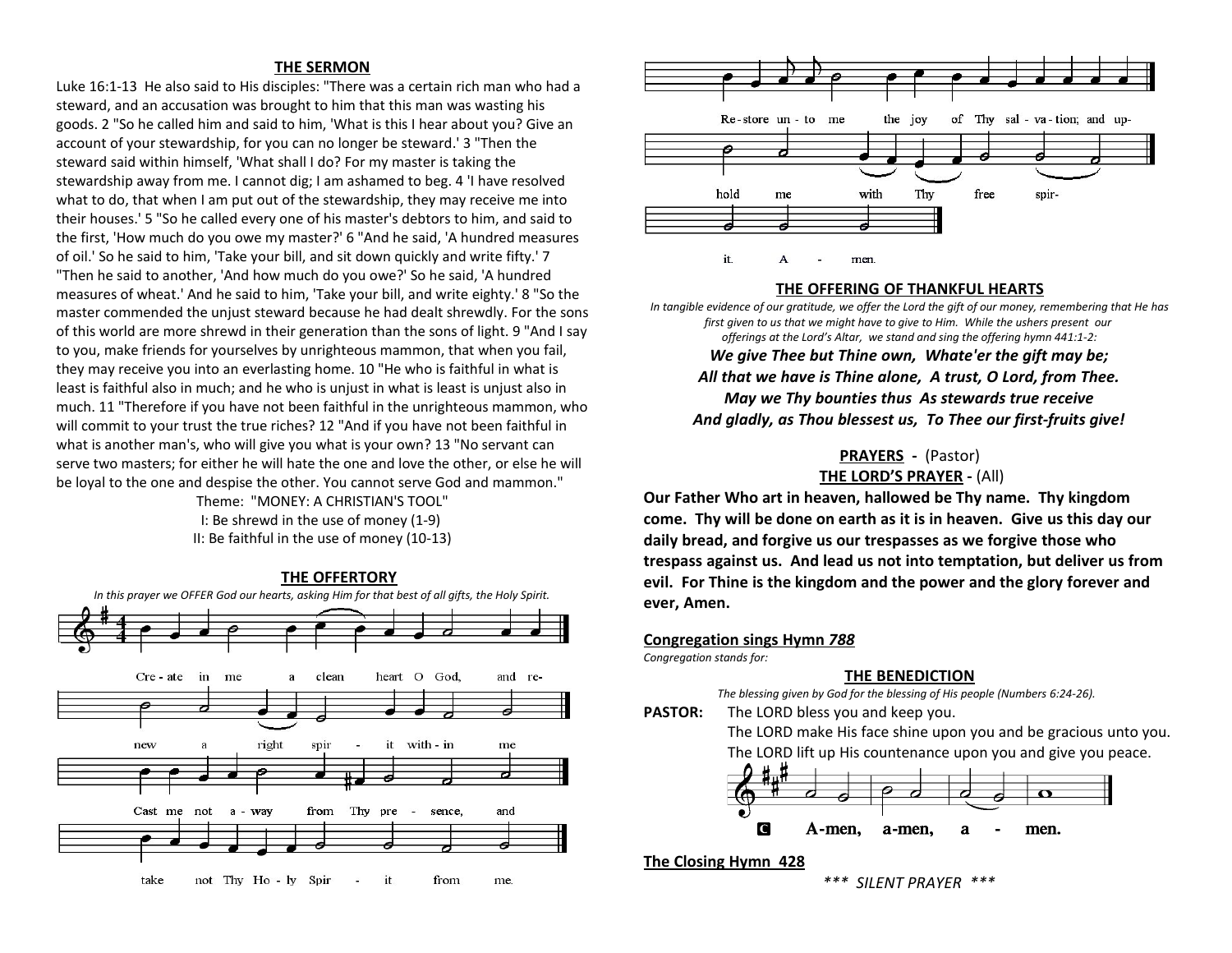# **A n n o u n c e m e n t s**

*"If the LORD wills, we will do this or that." James 4:15*

**WELCOME EVERYONE!** Especially any visitors who may be with us. We are glad you are here and invite you to join us again soon in our worship of the One true God; Father, Son and Holy Spirit. If you are looking for a church home, we hope you've found it with us. If you'd like to become a member, we offer a free "Information Course" in which the Pastor will meet with you at your convenience to study and discuss the Bible's teachings. Just ask!

**IN OUR PRAYERS** We intercede for: Deb Acuff who will be having an angiogram on October 2 to help clear some artery blockage.

**BIBLE CLASS** Please join us Sundays at 10:15 am for the study of the two great teachings of the Bible – The Law and the Gospel.

**MISSION VIDEO** Last Summer our congregations helped Tom Naumann go to Africa to help spread the Gospel of Jesus Christ. Since then a video has been made documenting the trip. You can watch the Mission Helper Video online at <https://vimeo.com/49426578>

**THIS WEEK October 1-4**; The CLC Coordinating Council meets in Eau Claire, WI. Pastor Naumann serves as Chairman of the Board of Education and Publications.

**October 9-11**; Pacific Coast Pastoral Conference at Trinity Lutheran Spokane

**LADIES CRAFT NIGHT** Join a group of ladies in the Church fellowship room for an evening of crafting! Bring your sewing, knitting, scrapbooking, or whatever you might enjoy! Or just come to watch and visit. We will meet on Thursday, October 11<sup>th</sup> at 6:00 pm. Pizza will be provided, but feel free to bring your own beverage and a snack to share. Questions? Ask Desirae Naumann, Ruth Lapsley or Moira Drager. We would love to have you join us. And feel free to invite a friend or friends!

**The "Lutheran Quartet"** presents *"Favorite Hymns from the Lutheran Hymnal."* Two brothers, Pastor Paul and Pastor Bruce Naumann, along with their sisters, Ann Radcliffe and Gail Richardsen, have recorded a CD of 24 acapella favorites from the 1941 Lutheran Hymnal. The CD is available for \$10

(plus \$2 for shipping). All proceeds will benefit the Student Aid Fund of Immanuel Lutheran High School and College in Eau Claire, WI. This is a great collection for personal listening, and makes an ideal gift, especially for the older Christian who knows these hymns well. Please visit the Lutheran Quartet website, where you can listen to samples, as well as place online orders: [www.lutheranquartet.com](http://www.lutheranquartet.com/). You may also order by mail at this address: The Lutheran Quartet, c/o Pastor Paul Naumann - 3315 46th St E, Tacoma, WA 98443. Phone: 253-228-8736. e-mail: [pgnaum@aol.com](mailto:pgnaum@aol.com).

## **ST. JOHN'S REMINDERS:**

**Church Cleaning:** There is a list for you to sign if you are able to serve your LORD by cleaning the church.

**Altar Flowers:** There is a list for those who wish to bring flowers for the altar on any given Sunday.

**Pre-service Goodies:** If you are able to bring goodies of some kind for people to eat while they are visiting from 10:45 till 11:00 (after Bible Class and Sunday School) please sign on the sheet in Kitchen.

**LEAVE IT BETTER** This is an article that appeared in *THE FLASH*, a student paper of Immanuel Lutheran High School, College and Seminary in Eau Claire, WI. Immanuel is our school, and we here in Clarkston and Orofino support it with our prayers and offerings and students. Enjoy the article!

### **Leave It Better**

You've probably all seen the posters, been to a meeting, or heard what's going on by now, but do you really know what Leave It Better is all about? To give you a better idea, we'll have to cover some quick history. ILC has been around for over 50 years now. That's long enough where many of the staff and faculty attended high school, college, or seminary here. In the last half a century, the school has supplied the CLC with dozens of pastors and teachers as well as seeing through hundreds of high school graduates. For me and many others, the dorms and campus have served as a second home. The friends you make here can come close to family, and the memories will last a very long time. Now in a minute, I'm going to talk about how Leave It Better is a way for students (and alumni) to give back to the school, but first I have to clarify what that means. What is Immanuel Lutheran High School, College, and Seminary? Is it a group of buildings and some woods? Just a school? A gift from our founding fathers? How about the people that run and attend it? While it may be all of these things, above all it is a blessing from the Lord. Immanuel – God With Us. This is a place where the Word of God is taught, learned, shared and celebrated by those who believe it. Leave It Better is an organized group of students who want to show their thanks and glorify the Lord by doing just that- Leaving it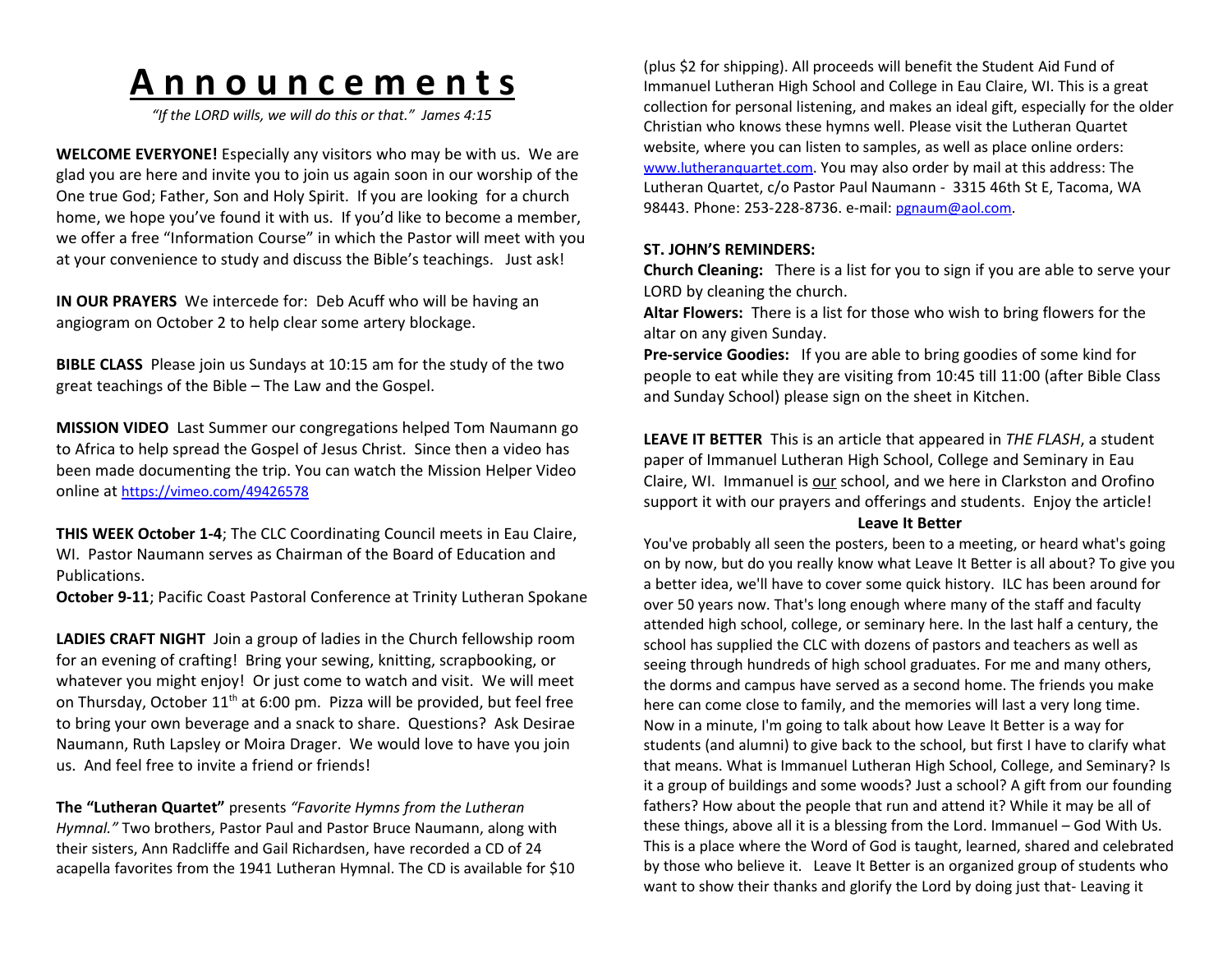Better than when they found it. We want to do this by improving, restoring, and helping to maintain the campus and facilities the school exists on. Around onethird of the high school students came to the very first meeting, and I know that even more than that are willing to help. We have volunteers from our experienced collegians, and strong support from our hard-working faculty and staff. Soon we are going to reach out to the ILC alumni and ask for their support for our projects too. With all this ambition, motivation, and energy, we can get a lot done! Projects we discussed at the meeting include: steps going down to the athletic fields, redoing the amphitheater, improving the trails and creating a park in the woods, building a swing -set on lower campus, planting trees to fill the logged areas, and getting lots of black dirt and grass seed onto the hill where we meet. Some of these are already underway. We're still looking for more ideas to help preserve or improve the campus! Contact us with ideas! Facebook:<http://www.facebook.com/leaveilcbetter> Email: leaveimmanuelbetter@gmail.com

**FOREIGN MISSIONS REPORT** The following comes from Missionary David Koenig who is, at this time, in India: *A Taste of India(BELC). Persecution. Pastor Peter Bhasker of the Chittoor Dist. had recently bought land and done digging for a church building foundation in his village. But radical Hindus said they did not want a Christian church built there. And the local politician (MLA) supported them so that the construction is at a standstill. Pastor Bhasker had done everything legally, but now we wait on the Lord to advance the building.*

 *In the Vaniyambadi District Pastor Santhosh Sababpathi and his son Pastor Prakasam were not able to attend the recent pastoral monthly studies due to disturbances in the village. Each year the Hindus collect money from the villagers for the local village goddess celebration. Our pastors refused to give the money since they were Christian and did not want to support this. It is also a matter of high caste Hindus making demands and low caste or Dalits being ordered to do things. So there were arguments and disagreements that kept them at the village. Pray that God intervenes and overcomes in the interest of His church.*

*New Men for Studies. Although we are still in the process of setting up the new studies, it appears that we can have over 180 men begin after the district chairmen's meeting on Oct. 12th. We are busy getting printed materials for these studies. This is going forward due to the CLC Convention's approval of the increase in the MB budget. Thank you Lord and His people.* 

 *The Gospel Banners Forward Go. From the district chairmen's reports just a few tidbits. Three orthodox Hindu families are attending Pastor Meshack's church in Kopp. Dist. and are being instructed. Twenty-six are in a baptism instruction class in Nellore with Chairman Moses. In Chittoor District one Gospel meeting had 500 in attendance and another 200. District Chairmen Bhaskar and Moses were working together on this.*

 The following poem by S. T. Carr appeared 3 times in The Lutheran Witness in the issues of Oct. 19, 1915, Oct. 28, 1930, and Oct. 28, 1952.

## **TO LUTHER'S CHURCH** O Church of Luther, look well to thine arms! He fought with naught save God's unconquered Word. Trust not in weapons other than divine: This be thy helmet, thy shield, and thy sword.

O Church of Luther, look well to thy task! He marked and measured every foeman's might. Heed thou full well the power of world and hell: Dream not the enemy hath taken flight.

O Church of Luther, look well to thy faith! He trusted only in the Savior's Cross. Preach thou the Gospel's truth without alloy: Trust in the Gospel's gold - not error's dross.

O Church of Luther, look well to thy schools! His care was to teach well both young and old. Keep thou thy followers in the blessed light: Feed with their proper pasture all thy fold.

O Church of Luther, look well to thy life! He lived as pure and blameless as he taught. Grace thou thy teaching with abundant works, Even though heav'n thereby cannot be bought.

O Church of Luther, look up to thy God! Brave Luther was a man of tireless prayer. From God alone can come deliverance: Deposit in His hand thine every care.

# **WEEKLY MEMORY VERSE**

"God our Savior… desires all men to be saved and to come to the knowledge of the truth. For there is one God and one Mediator between God and men, the Man Christ Jesus, who gave Himself a ransom for all." *1 Timothy 2:3-6*